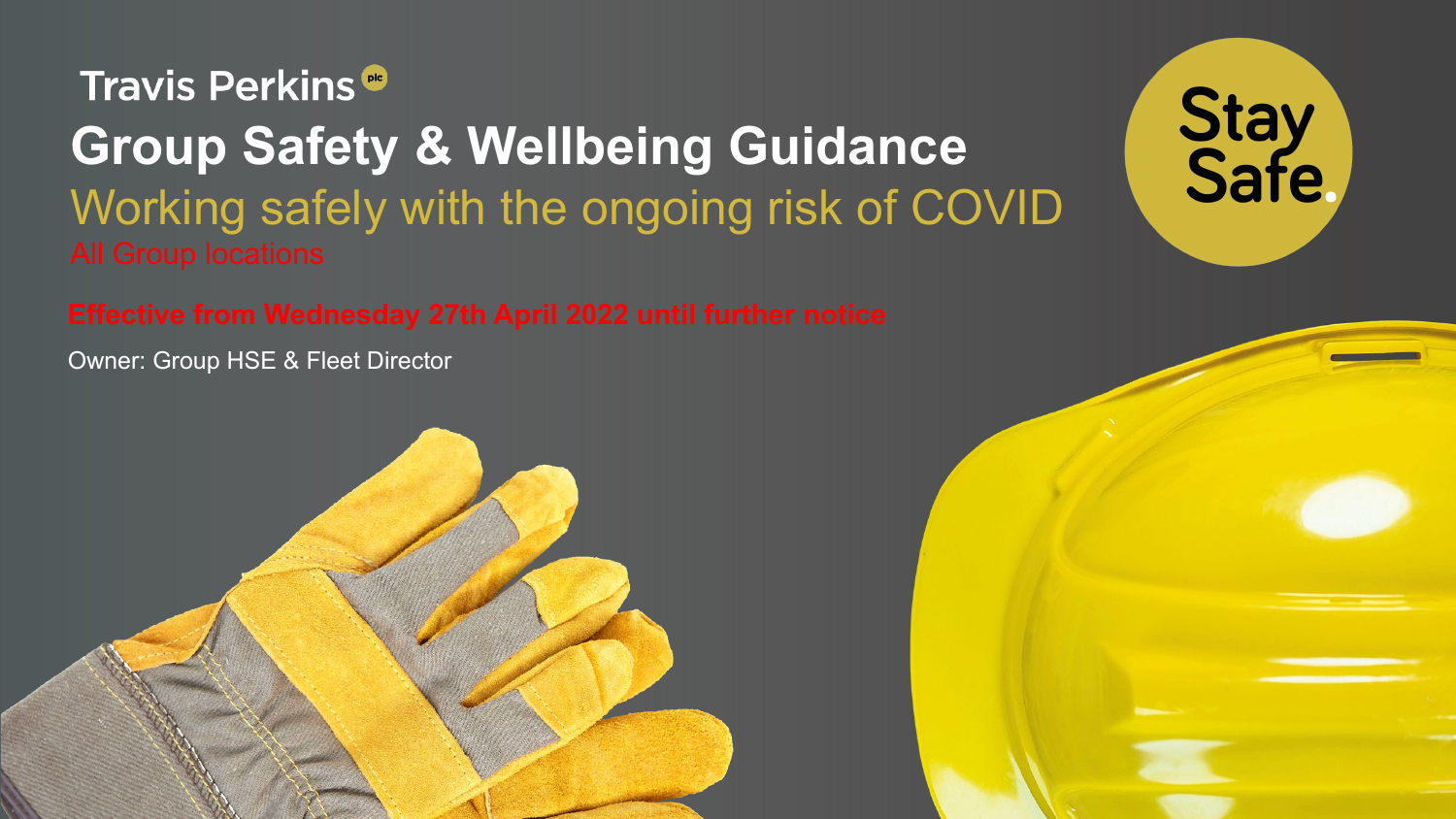### Version Control **Version Issue: 27th April 2022**

| <b>Date</b>    | <b>Changes</b>                                                                                                                                                                                                              |
|----------------|-----------------------------------------------------------------------------------------------------------------------------------------------------------------------------------------------------------------------------|
| 1st April 2022 | Changes to requirements in Wales<br>Removed recommendation to complete twice weekly LFT<br>Update to testing requirements in England<br>Removed vulnerable colleague slide (remains available in Task/Area Specific slides) |
| 21st April     | Removal of face coverings in Scotland<br>Removal of COVID risk assessments                                                                                                                                                  |
| 27th April     | Update on perspex screens<br>Update to additional guidance on office set up and showrooms                                                                                                                                   |



EVERYONE HOME SAFE AND WELL, **EVERY SINGLE DAY 2**

Travis Perkins<sup>®</sup>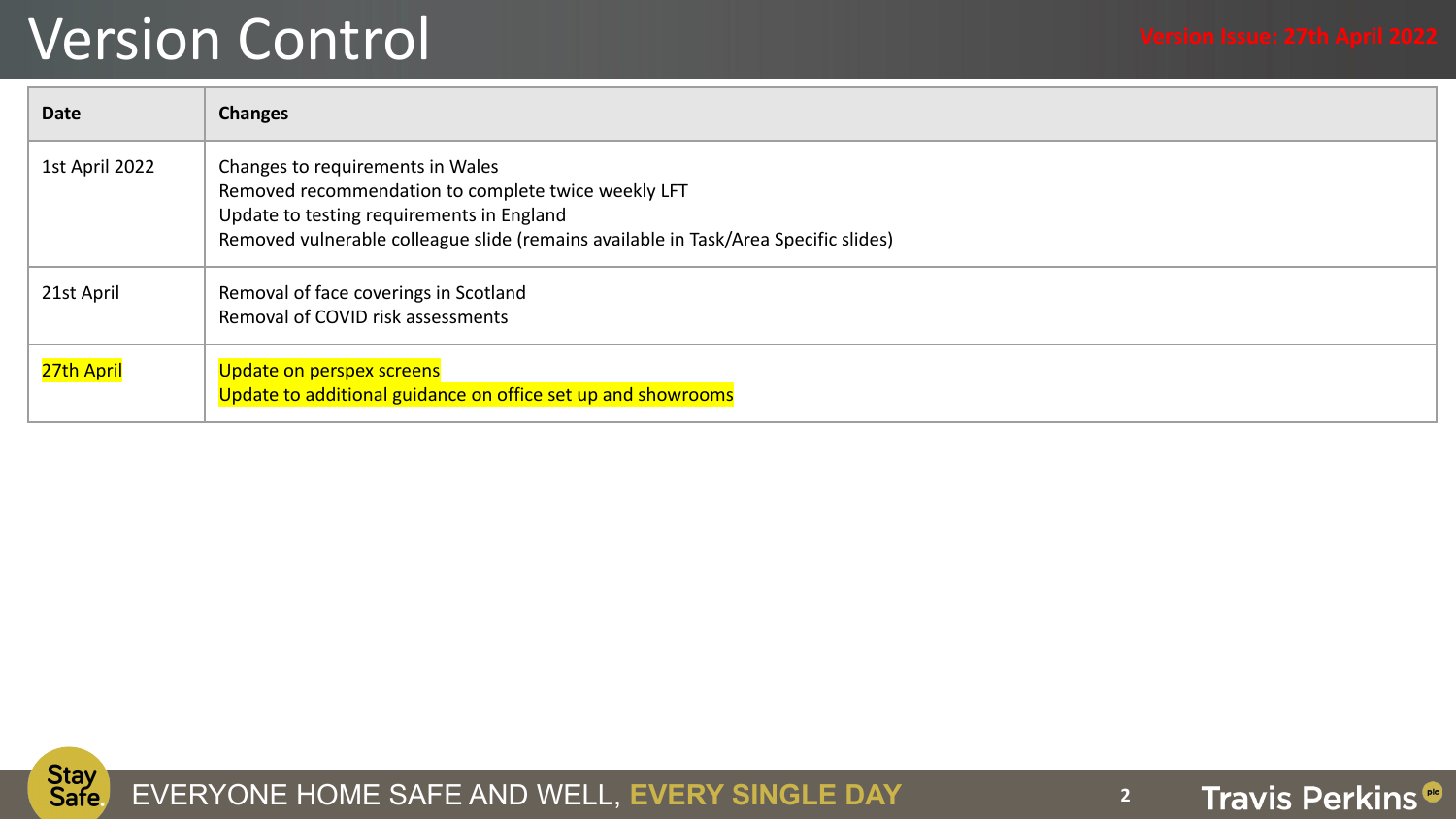## **Key Points**

Travis Perkins<sup>®</sup>

#### **Working Arrangements**

All Group locations, in line with the Government's 'Living with COVID Plan', must **keep**:

- <del>- Perspex screens in place at trade counters, kitchen design desks and, where fitted, between</del>
- Heightened cleaning regimes and ventilation (as detailed in later slides)

Branches **can revert back** to:

- Obtaining signatures for deliveries
- Offering walk-in design appointments
- **Branches may remove perspex screens if all colleagues are comfortable in doing so but the screens must be retained in branch in the event they may be used again in future**
- In Group offices perspex screens may be removed from the sides of desks but a screen should remain in place in the direction the colleague faces when working at their desk.

#### **Colleague Responsibility**

Colleagues are encouraged to wear a face covering when in crowded indoor environments where they mix with people they don't normal meet.

If you experience symptoms of COVID you should stay at home and avoid contact with other people. The Government guidance says that you can go back to your normal activities when (1) you feel well enough to do so and (2) you do not have a high temperature. More details can be found [here](https://www.nhs.uk/conditions/coronavirus-covid-19/self-isolation-and-treatment/when-to-self-isolate-and-what-to-do/). You must also report it to your line manager in the normal way.

#### **Testing**

Lateral Flow Tests and PCR Tests are no longer freely available unless you are in a vulnerable group. Therefore -

- if necessary Branch Managers can purchase Lateral Flow Tests and claim them back on expenses should they wish to confirm a colleague is no longer symptomatic.
- a supply of Lateral Flow Tests should be available at single points of failure in our network e.g. Distribution Centres and Hub locations.

At the current time PCR tests are still free for people in Scotland and Northern Ireland who are displaying symptoms available.

#### **Stay** EVERYONE HOME SAFE AND WELL, **EVERY SINGLE DAY 3** Safe.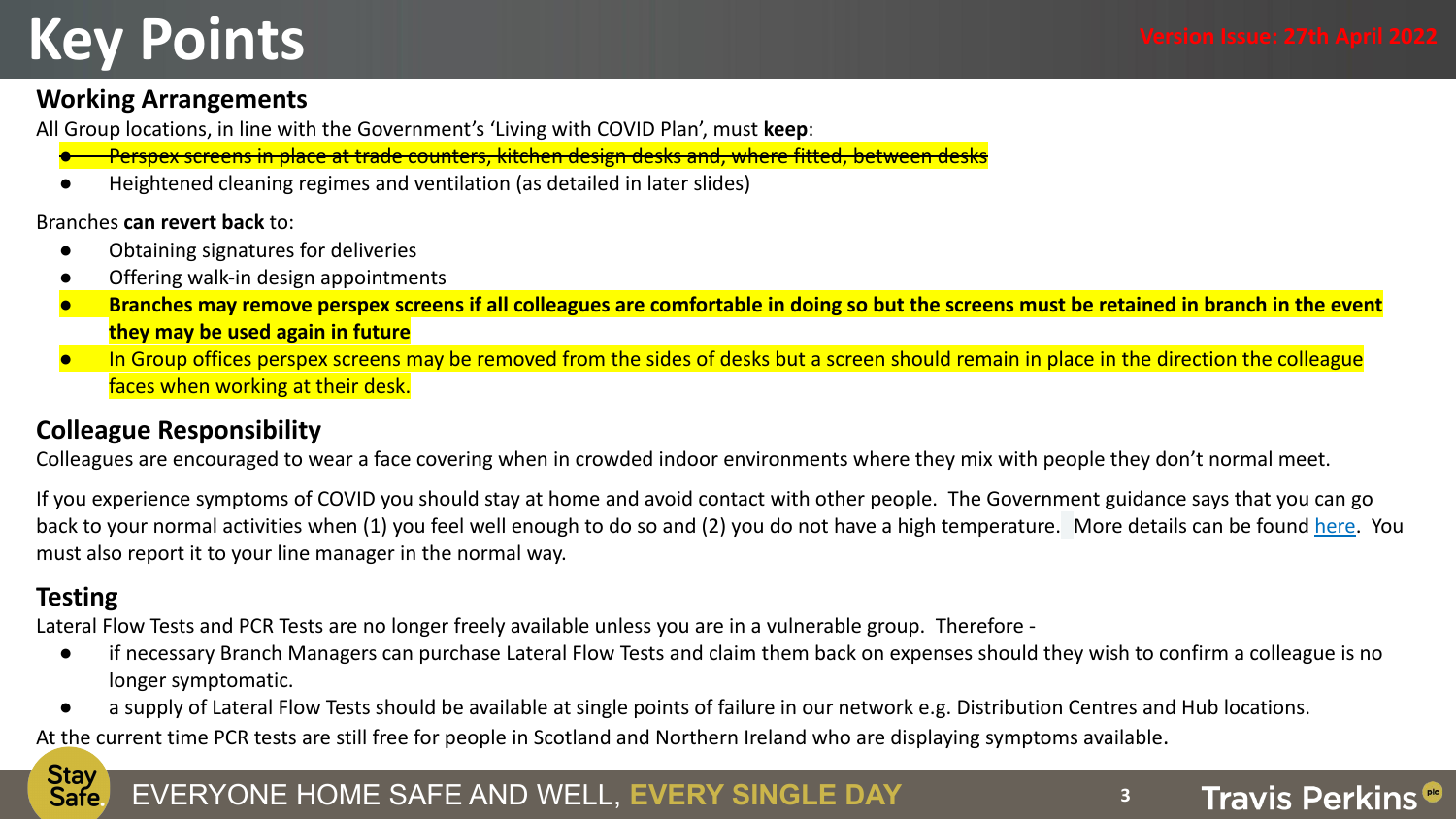## Introduction

Throughout the pandemic the Group has employed robust Health and Safety management principles to keep colleagues and customers safe and well, whilst enabling the business to continue to trade following Government advice.

As the UK continues to navigate the COVID-19 pandemic we need to continue to adapt our safe ways of working to protect our colleagues and customers. This means that for the Group we need to view the risk of catching COVID-19 and it spreading to other colleagues and customers as we do any other workplace Health and Safety hazard.

#### **Our COVID-19 Risk Control Principles**

We will continue to follow the UK Government's guidance and respect the devolved nations stance on specific issues.

The Safe Ways of Working detailed in this document will be put in place across all Group businesses in England, Scotland, Wales and Northern Ireland; branches, Distribution Centres, Head Offices and all colleagues are expected to follow them.

We will review our guidance regularly and make sure updates are posted on 'MyPlace' and the Plc website and communicated via the Internal Communications Team to the wider business.

As well as our two core personal responsibility messages ...



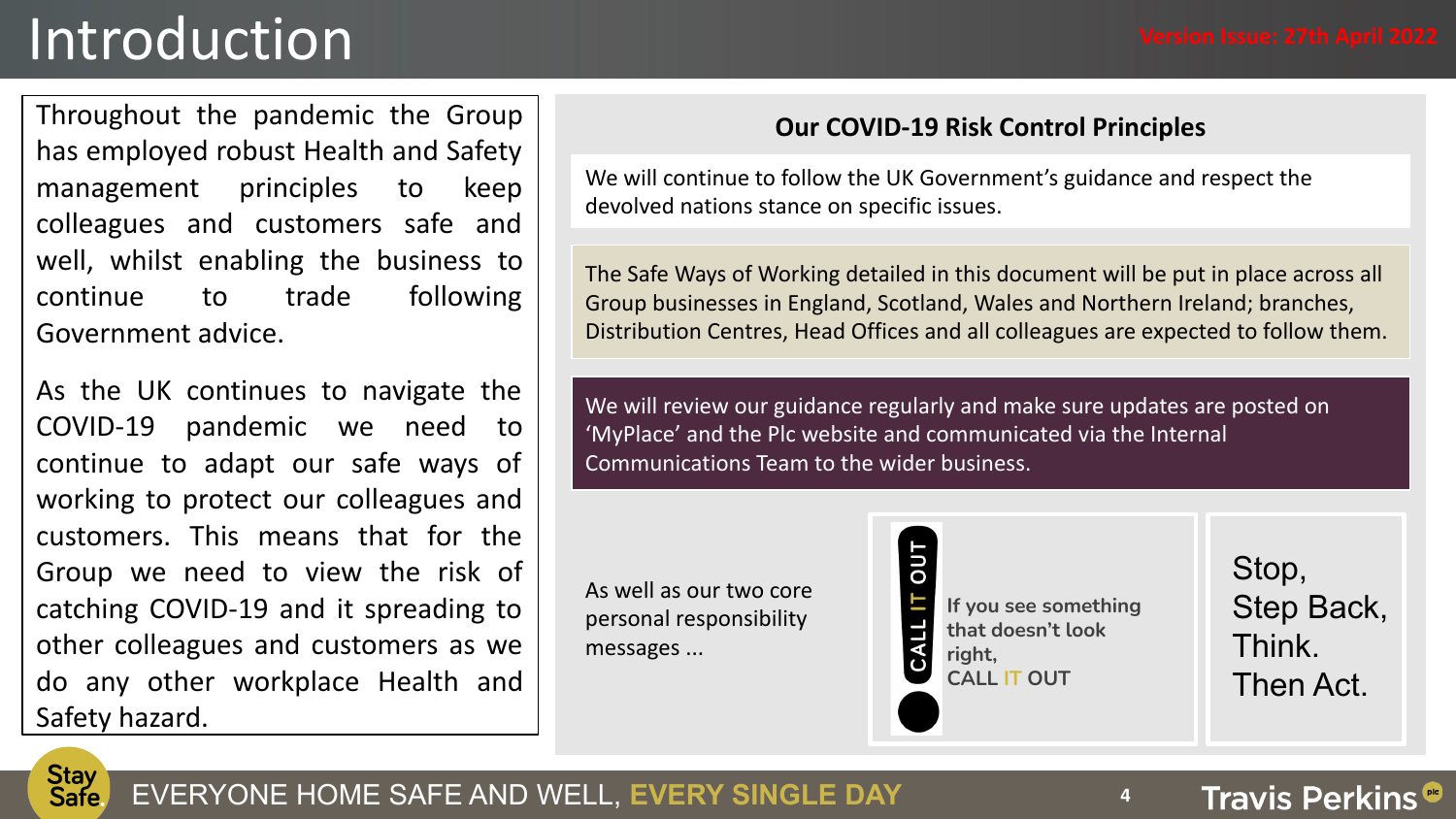The risk of **catching or passing on COVID-19** can be higher in certain places and when doing certain activities. **The main way of spreading COVID-19 is through close contact with an infected person**.

When someone with COVID-19 breathes, speaks, coughs or sneezes, they release particles (droplets and aerosols) containing the virus that causes COVID-19. These particles can be breathed in by another person. The particles can also land on surfaces and be passed from person to person via touch.

In general, **the risk of catching or passing on COVID-19 is higher:**

- **● in crowded spaces, where there are more people who might be infectious**
- **● in enclosed indoor spaces where there is limited fresh air**

Some activities can also increase the risk of catching or passing on COVID-19. This happens where people are doing activities which generate more particles as they breathe heavily, such as singing, dancing, exercising or raising their voices.

The risk is greatest where these factors overlap, for example in crowded indoor spaces where people are raising their voices.



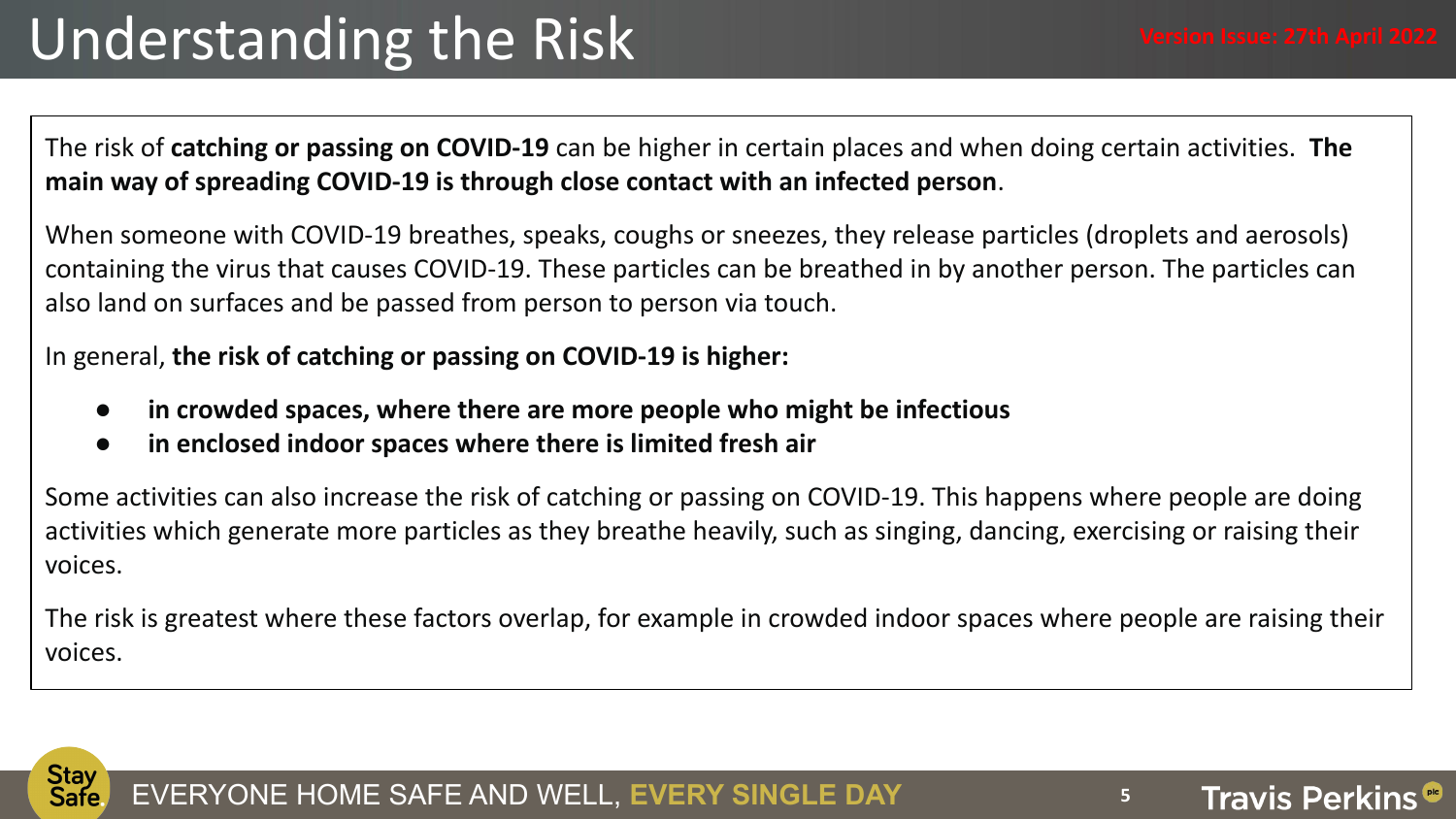# Signs & Symptoms

The most important signs and symptoms of Coronavirus are:

- **a high temperature** this means you feel hot to touch on your chest or back (you do not need to measure your temperature).
- **a new, continuous cough** this means coughing a lot for more than an hour, or 3 or more coughing episodes in 24 hours (if you usually have a cough, it may be worse than usual).
- **loss or change to your sense of smell or taste** this means you've noticed you cannot smell or taste anything, or things smell or taste different to normal.

Most people with coronavirus have at least one of these symptoms.

NHS advice is that if you have any of the above you must not leave your home and go into self isolation. To protect others, do not go to places like a GP surgery, pharmacy or hospital. Use the 111 online Coronavirus service to find out what to do.

Remember to follow our sickness absence procedure and tell your line manager as well, so that we can make sure we can put the right support in place to help you.

**If you start to shows these signs or symptoms at work**, keeping at least a 2m distance tell your line manager and immediately remove yourself to an isolated area before taking stock and going home.

**Where a colleague becomes symptomatic at work the Group's cleaning and disinfection regime must be followed.** This is available [here](https://docs.google.com/document/d/1aVuMYofh1eYelh3FCelhlLsKmqt8aJsM0O1JNWhBzV0/edit).

Further information on **self isolation** is available from the NHS website [here.](https://www.nhs.uk/conditions/coronavirus-covid-19/self-isolation-and-treatment/if-youre-told-to-self-isolate-by-nhs-test-and-trace-or-the-covid-19-app/)



**Travis Perkins**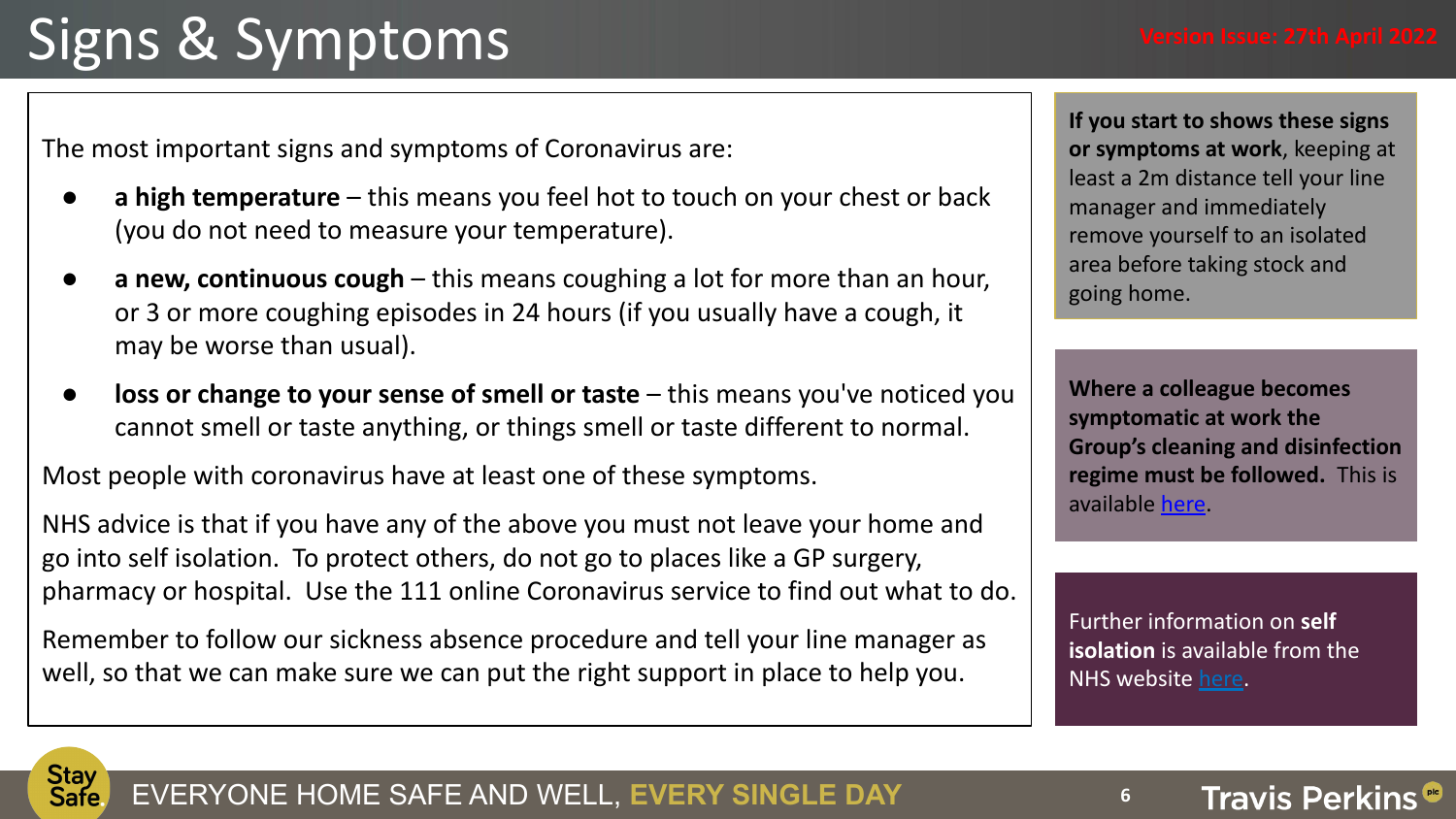## Protecting Others: Self Isolation & Reporting

#### **If you test positive for COVID-19 or you are displaying COVID-19 symptoms**

You must immediately self isolate if you test positive for COVID-19 **OR** you have COVID-19 symptoms.

### **Self Isolation Arrangements**

There are slight differences between them but in all cases they relate to those colleagues who are fully vaccinated. If you are not fully vaccinated you are required to self isolate for the full 10 days if you are a close contact, and if you test positive. Please follow the NHS [guidance](https://www.nhs.uk/conditions/coronavirus-covid-19/self-isolation-and-treatment/when-to-self-isolate-and-what-to-do/) on self isolation for your respective nation.

### **Lateral Flow Testing**

Around 1 in 3 people with COVID-19 do not have any symptoms. This means they could be spreading the virus without knowing it.

- Lateral flow testing is not mandatory across the Group as we are not a high risk setting like, for example, a care home.
- Lateral flow test kits are no longer free in most parts of the UK, more information on how to get the kits and use them can be found [here.](https://www.nhs.uk/conditions/coronavirus-covid-19/testing/regular-rapid-coronavirus-tests-if-you-do-not-have-symptoms/) If necessary Branch Managers can purchase Lateral Flow Tests and claim them back on expenses should they wish to confirm a colleague is no longer symptomatic.

### **Reporting COVID-19 Cases**

- **Should Branches suffer from excessive colleague absence as a result of illness, they should discuss and implement mitigation plans with their Regional Director in the normal way. This might include reduced trading hours, moving to click and collect only.**
- **Following 3 or more positive cases in any 48 hour period in the workplace a deep clean should be undertaken** by approved contractors provided by Facilities Management. Below this requirement the site should complete a [localised clean](https://docs.google.com/document/d/1aVuMYofh1eYelh3FCelhlLsKmqt8aJsM0O1JNWhBzV0/edit).

**Travis Perkins** 

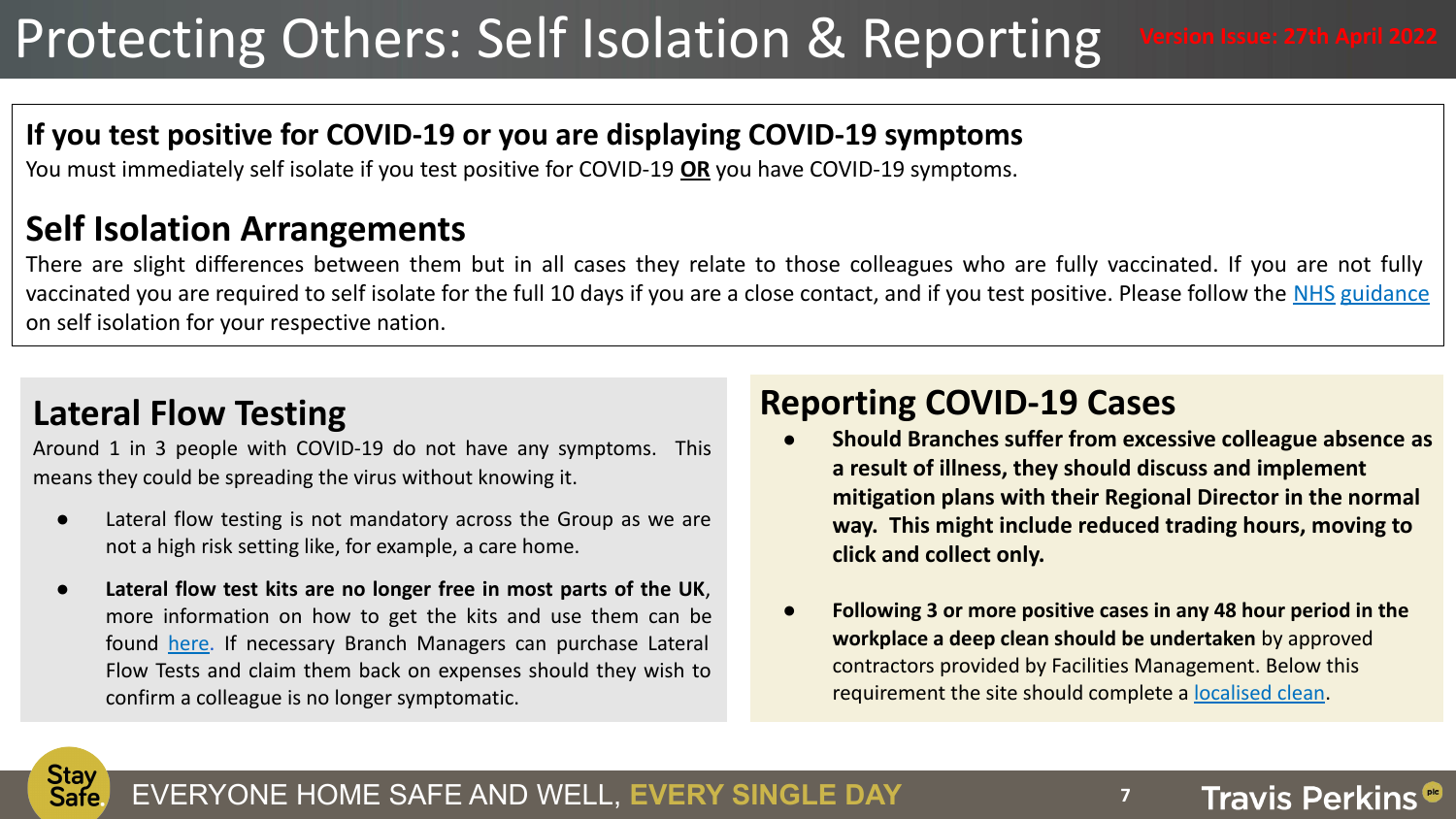## General Precautions

### **Cleaning**

Keeping working areas clean means that any germs or viruses are not able to survive.

**● Cleaning regimes should be heightened with particular attention being paid to high frequency contact areas.**

These include: taps and washing facilities, showers, lockers, toilet flush and seats, door handles and push plates, handrails on staircases and corridors, lift controls, machinery and equipment controls, telephones, keyboards, photocopiers and other office furniture, showers, meeting rooms and break out areas.

Heightened cleaning regimes apply to other shared equipment like plant and equipment, vehicles and hand-held devices. Use antibacterial wipes, binning them in the appropriate waste receptacle after use.

- Details of the type of cleaning products to be used can be found [here.](https://docs.google.com/document/d/1aVuMYofh1eYelh3FCelhlLsKmqt8aJsM0O1JNWhBzV0/edit?usp=sharing) Government guidance on cleaning can be found [here](https://www.gov.uk/government/publications/covid-19-decontamination-in-non-healthcare-settings/covid-19-decontamination-in-non-healthcare-settings).
- **Rubbish collection and storage points should be increased** and emptied regularly throughout and, at the end of, the day. Refuse bags should be used in the bin, tied and removed before being placed in the main waste receptacle. **PPE** (such as disposable face coverings and gloves) **should not be placed in recycling bins.**

### **Washing Your Hands**

Wash your hands with soap and water or use hand sanitiser regularly throughout the day. **It is particularly important to wash your hands:**

- after coughing, sneezing and blowing your nose
- before you eat or handle food
- after coming into contact with surfaces touched by many others, such as handles, handrails and light switches
- after coming into contact with shared areas such as kitchens and bathrooms
- when you return home.

**Hand sanitisers and wipes should remain available for colleague and customer use.**

#### **Coughing & Sneezing**

- Cover your mouth and nose with disposable tissues when you cough or sneeze.
- If you do not have a tissue, cough or sneeze into the crook of your elbow, not into your hand.
- Dispose of tissues into a rubbish bag and immediately wash your hands.



#### EVERYONE HOME SAFE AND WELL, **EVERY SINGLE DAY 8**

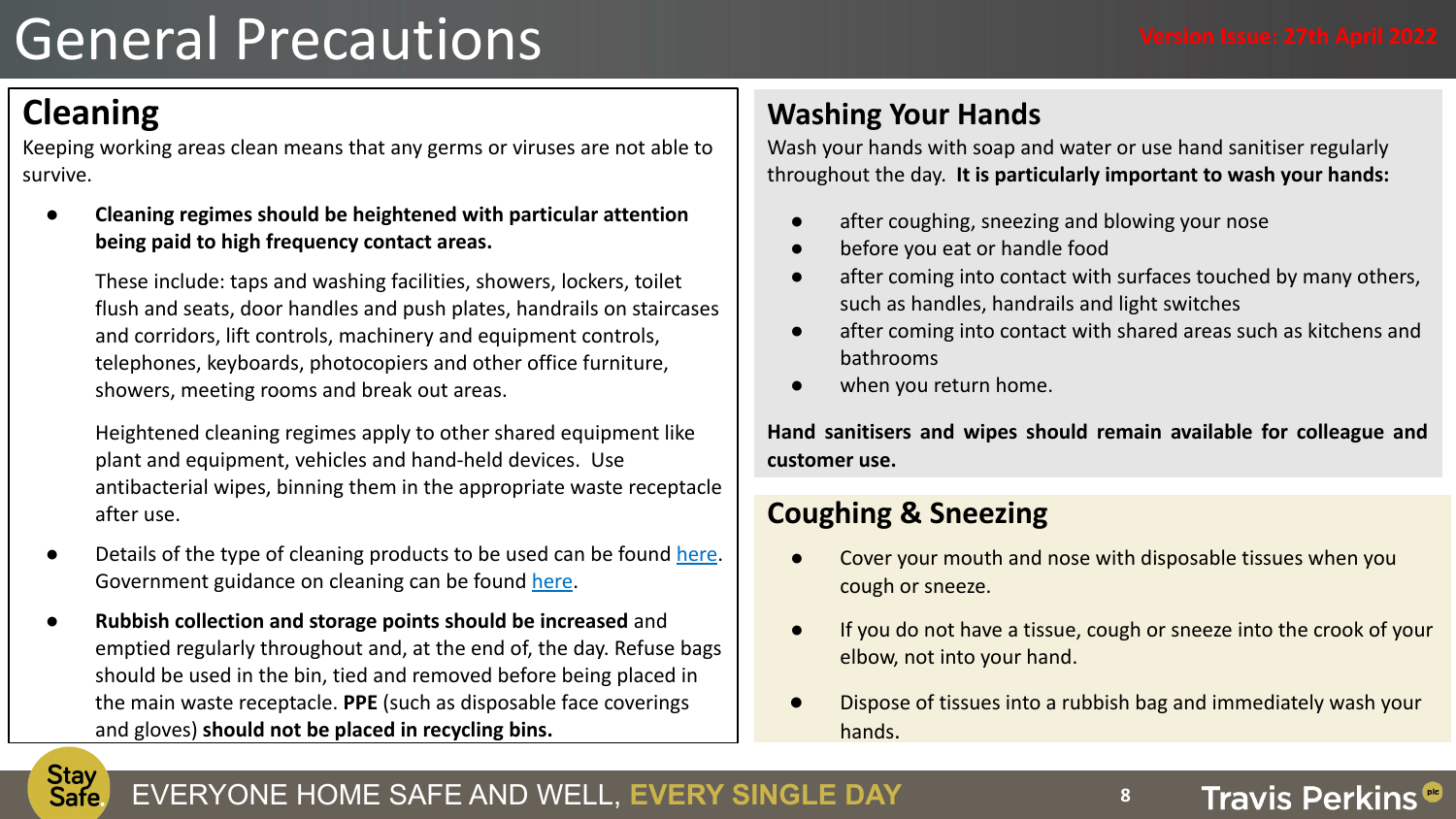## General Precautions

### **Separation**

Keeping your distance from those you don't have regular contact with remains a good way to reduce the chances of you catching and spreading COVID-19.

- <mark>d remain in place to provide separation at Trade Counters between</mark>
- Branches may remove perspex screens if all colleagues are comfortable in doing so but the screens must be retained in branch in the event **they may be used again in future**. In Group offices perspex screens may be removed from the sides of desks but a screen should remain in place in the direction the colleague faces when working at their desk.
- **Contactless payment and document handling is preferrable**.
- <del>n **office environments** including the internal sales area in branches **Perspex Screens should remain in place**; or where thi<del>s i</del>s</del> spacing between colleagues, either sitting back-to-back or side-to-side; ne
- Where there is restricted space customer occupancy levels in shop areas should be maintained at those limited levels in place during the **earlier stages of the Pandemic.** Hand sanitiser and wipes should remain available for customer use.
- In Distribution Centres and other similar locations rest breaks should be staggered to enable colleagues to maintain an adequate distance from each other whilst in the canteen area. Shift changeovers can return to normal with additional controls such as face coverings.

### **'Fresh Air' and Ventilation**

See guidance link on Slide 12.

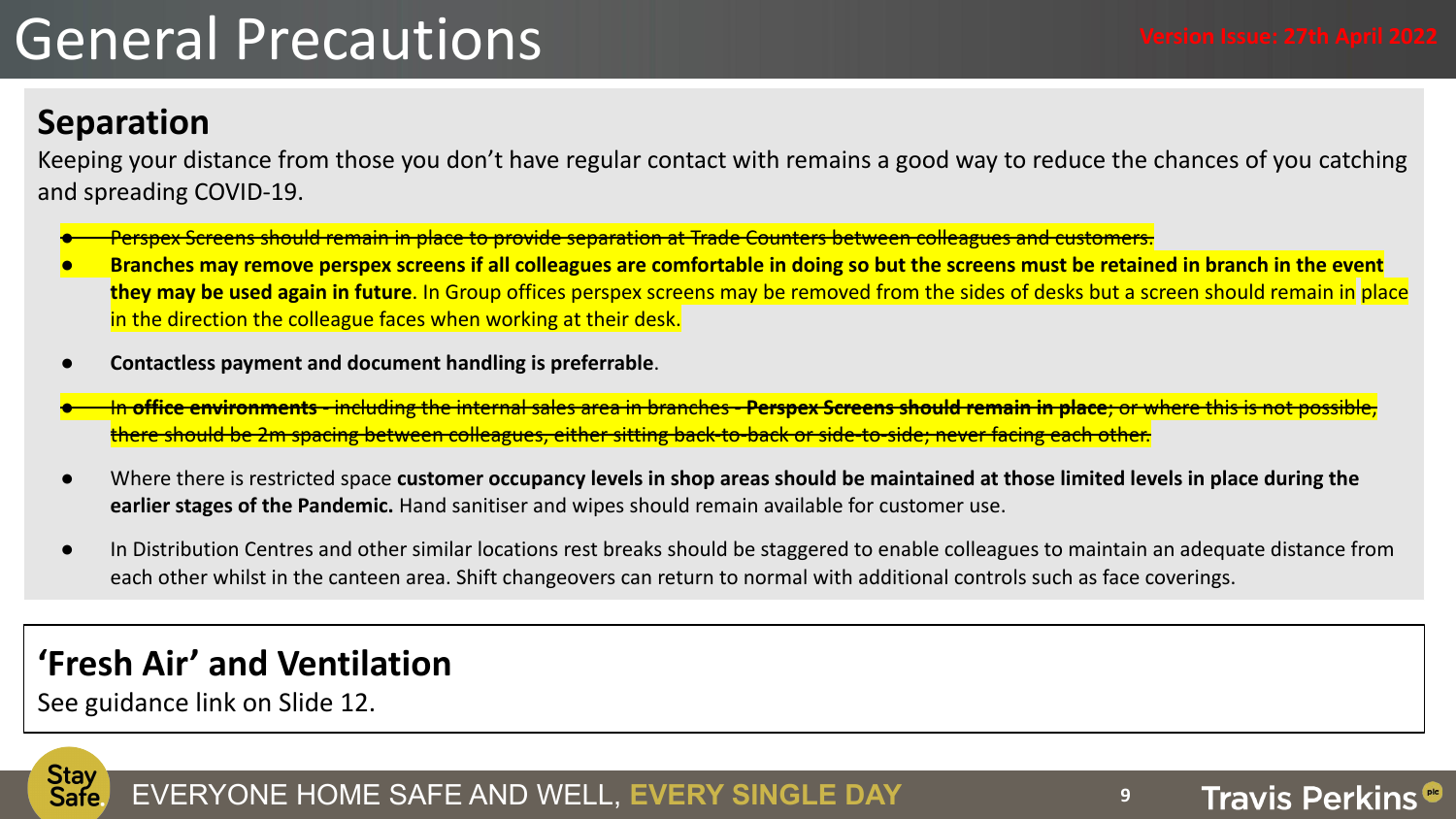## General Precautions

#### **Face Coverings**

COVID-19 spreads through the air by droplets and aerosols that are exhaled from the nose and mouth of an infected person.

Face coverings are no longer legally required in retail and office settings in the UK.

**Colleagues should use personal discretion around use of face coverings; considering their use in crowded and enclosed spaces, and when in contact with people they do not regularly meet.**

Information about what face coverings are is available [here.](https://docs.google.com/presentation/d/15pwhHniAsJxLAwX9FF0JQX1-UutE7Ht7hWCQ5QXNOW0/edit?usp=sharing)

**PERSPEX SCREENS ON TRADE COUNTERS etc. MUST REMAIN IN PL MAY BE REMOVED IF ALL BRANCH COLLEAGUES ARE COMFORTABLE IN DOING SO. Screens must be retained in branch for potential future use.**

#### **Asking for a Face Covering to be Removed**

There may be situations when face coverings can asked to be removed:

- If a police officer or other official requests you remove your face covering
- For the purposes of age identification on age restricted sales
- If speaking with people who rely on lip reading, facial expressions and clear sound
- Some may ask you, either verbally or in writing, to remove a covering to help with communication

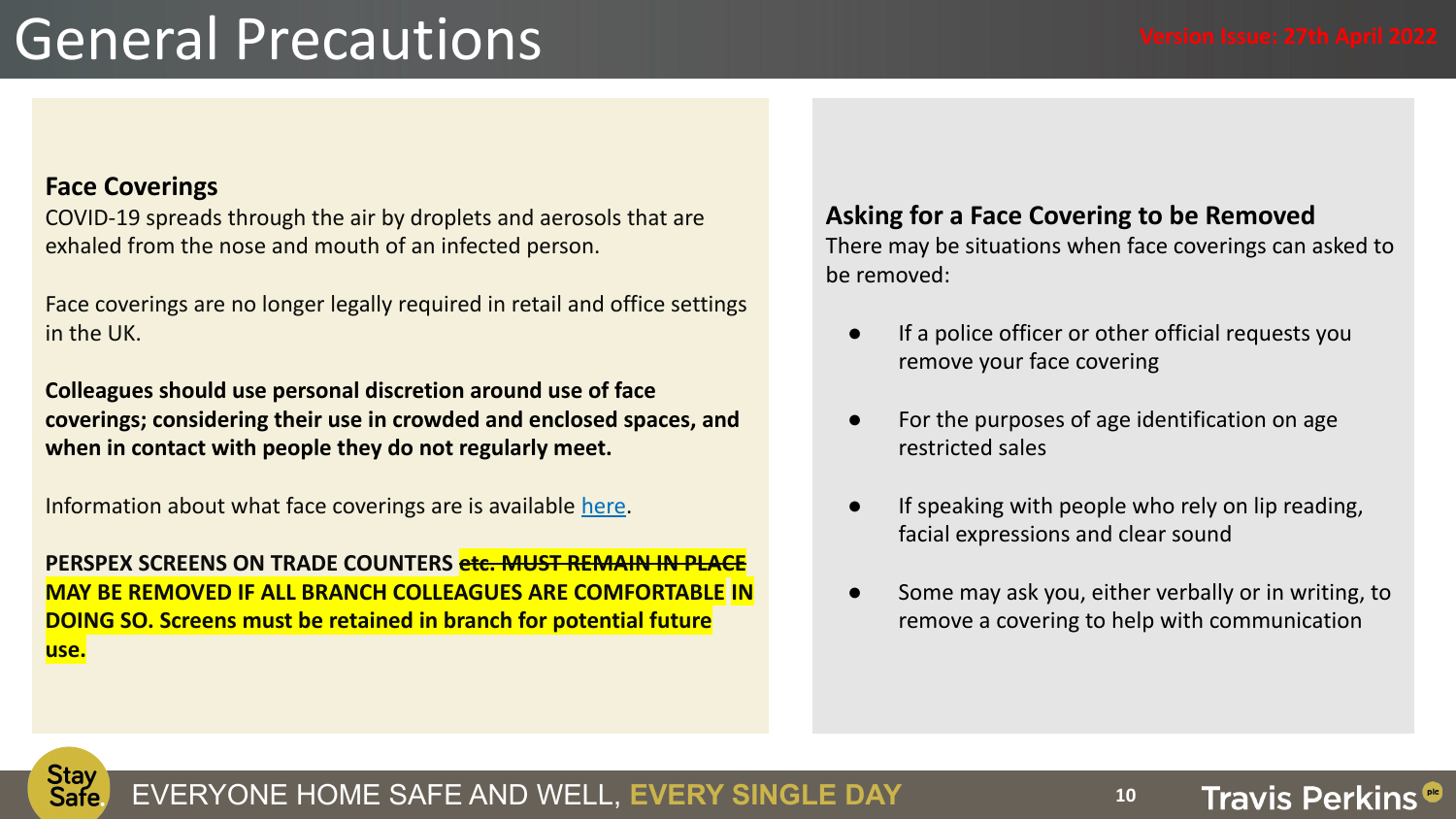Travis Perkins<sup>®</sup>

## Site Specific Precautions

### **Specific Considerations**

In the majority of cases sites will simply have to implement the safe ways of working outlined in this document in order to help reduce the risks associated with the COVID in the workplace to a level that is as low as reasonably practical.

However, from time-to-time with changing infection rates and surge testing, additional measures may be required. Should your area move into one of these higher risk conditions contact the HSE Support Team for further advice.

#### **Your Local General Risk Assessments**

During the height of the Pandemic each location significantly changed ways of working and amended their risk assessments accordingly. As we continue to ease restrictions it is important that you revisit those same risk assessments and make sure that they now reflect the ways of working you have in place. Remember to include a review of your related information like fire wardens and first aiders.

For more help contact your ROM or the HSE Support Team.

### **Tell Everyone**

Make sure that you brief all colleagues on the revised precautions / ways of working remembering to do the same for those returning from sickness absence or holidays etc.